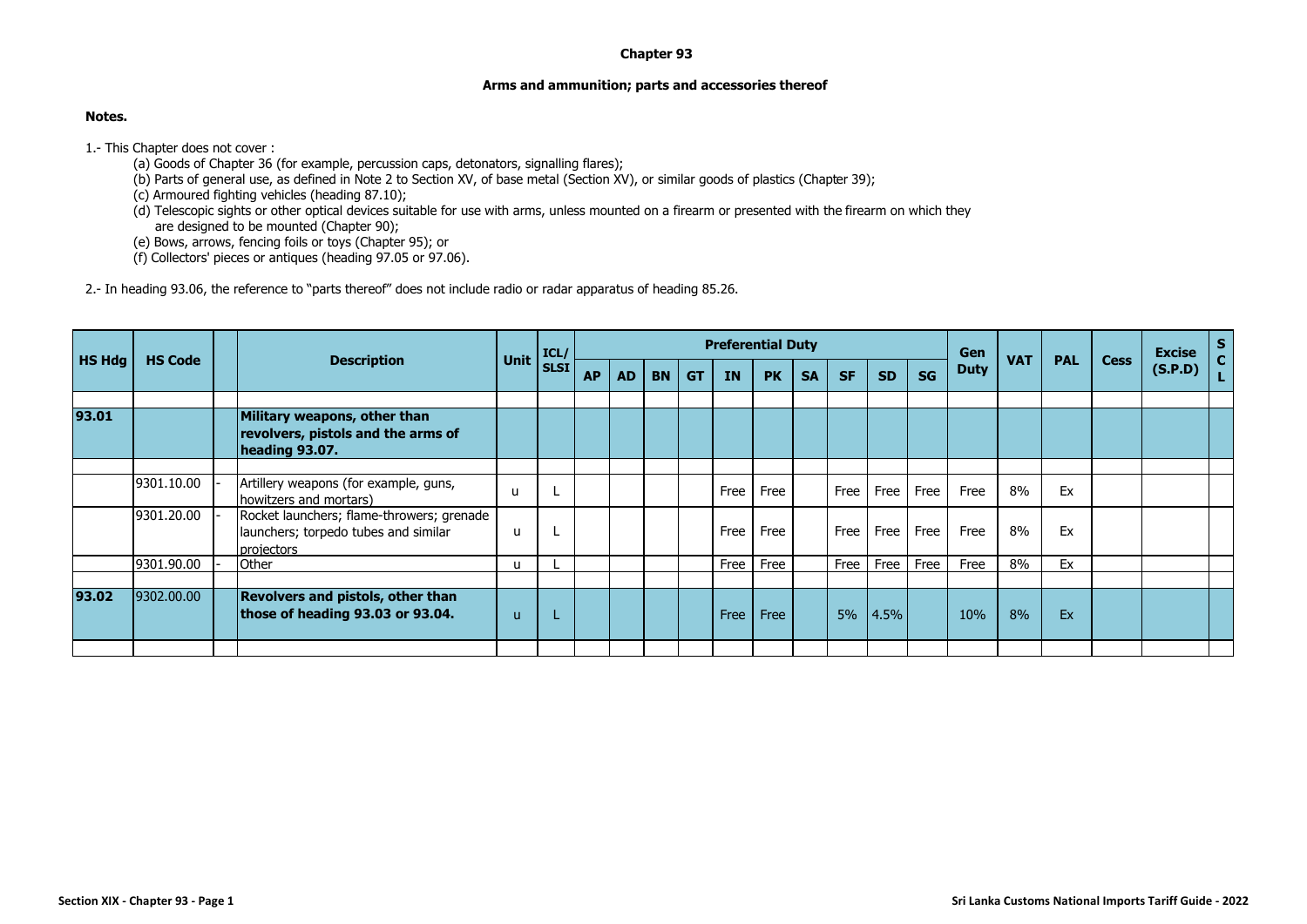| <b>HS Hdg</b> |                |  |                                                                                                                                                                                                                                                                                                                                                                 |              | ICL/        |           |           |           |           | <b>Preferential Duty</b> |           |           |           |           |           | <b>Gen</b>                |    |            |             | <b>Excise</b> | $S_{C}$ |
|---------------|----------------|--|-----------------------------------------------------------------------------------------------------------------------------------------------------------------------------------------------------------------------------------------------------------------------------------------------------------------------------------------------------------------|--------------|-------------|-----------|-----------|-----------|-----------|--------------------------|-----------|-----------|-----------|-----------|-----------|---------------------------|----|------------|-------------|---------------|---------|
|               | <b>HS Code</b> |  | <b>Description</b>                                                                                                                                                                                                                                                                                                                                              | <b>Unit</b>  | <b>SLSI</b> | <b>AP</b> | <b>AD</b> | <b>BN</b> | <b>GT</b> | IN                       | <b>PK</b> | <b>SA</b> | <b>SF</b> | <b>SD</b> | <b>SG</b> | <b>VAT</b><br><b>Duty</b> |    | <b>PAL</b> | <b>Cess</b> | (S.P.D)       | L.      |
|               |                |  |                                                                                                                                                                                                                                                                                                                                                                 |              |             |           |           |           |           |                          |           |           |           |           |           |                           |    |            |             |               |         |
| 93.03         |                |  | Other firearms and similar devices<br>which operate by the firing of an<br>explosive charge (for example,<br>sporting shotguns and rifles, muzzle-<br>loading firearms, Very pistols and<br>other devices designed to project only<br>signal flares, pistols and revolvers for<br>firing blank ammunition, captive-bolt<br>humane killers, line-throwing guns). |              |             |           |           |           |           |                          |           |           |           |           |           |                           |    |            |             |               |         |
|               |                |  |                                                                                                                                                                                                                                                                                                                                                                 |              |             |           |           |           |           |                          |           |           |           |           |           |                           |    |            |             |               |         |
|               | 9303.10.00     |  | Muzzle-loading firearms                                                                                                                                                                                                                                                                                                                                         | $\mathbf{u}$ |             |           |           |           |           | Free                     | Free      |           | $5\%$     | 4.5%      |           | 10%                       | 8% | 10%        |             |               |         |
|               | 9303.20.00     |  | Other sporting, hunting or target-shooting<br>shotguns, including combination shotgun-<br>rifles                                                                                                                                                                                                                                                                | u            |             |           |           |           |           | Free                     | Free      |           | 5%        | 4.5%      |           | 10%                       | 8% | 10%        |             |               |         |
|               | 9303.30.00     |  | Other sporting, hunting or target-shooting<br>rifles                                                                                                                                                                                                                                                                                                            | u            |             |           |           |           |           | Free                     | Free      |           | 5%        | 4.5%      |           | 10%                       | 8% | 10%        |             |               |         |
|               | 9303.90.00     |  | Other                                                                                                                                                                                                                                                                                                                                                           | u            |             |           |           |           |           | Free                     | Free      |           | 5%        | 4.5%      |           | 10%                       | 8% | Ex         |             |               |         |
| 93.04         | 9304.00.00     |  | Other arms (for example, spring, air<br>or gas guns and pistols, truncheons),<br>excluding those of heading 93.07.                                                                                                                                                                                                                                              | $\mathsf{u}$ |             |           |           |           |           | Free                     | Free      |           | 5%        | 4.5%      |           | 10%                       | 8% | 10%        |             |               |         |
|               |                |  |                                                                                                                                                                                                                                                                                                                                                                 |              |             |           |           |           |           |                          |           |           |           |           |           |                           |    |            |             |               |         |
| 93.05         |                |  | Parts and accessories of articles of<br>headings 93.01 to 93.04.                                                                                                                                                                                                                                                                                                |              |             |           |           |           |           |                          |           |           |           |           |           |                           |    |            |             |               |         |
|               |                |  |                                                                                                                                                                                                                                                                                                                                                                 |              |             |           |           |           |           |                          |           |           |           |           |           |                           |    |            |             |               |         |
|               | 9305.10.00     |  | Of revolvers or pistols                                                                                                                                                                                                                                                                                                                                         | kg           |             |           |           |           |           | Free                     | Free      |           | 5%        | 4.5%      |           | 10%                       | 8% | 10%        |             |               |         |
|               | 9305.20.00     |  | Of shotguns or rifles of heading 93.03                                                                                                                                                                                                                                                                                                                          | kg           |             |           |           |           |           | Free                     | Free      |           | 5%        | 4.5%      |           | 10%                       | 8% | 10%        |             |               |         |
|               |                |  | Other:                                                                                                                                                                                                                                                                                                                                                          |              |             |           |           |           |           |                          |           |           |           |           |           |                           |    |            |             |               |         |
|               | 9305.91.00     |  | Of military weapons of heading 93.01                                                                                                                                                                                                                                                                                                                            | kg           |             |           |           |           |           | Free                     | Free      |           | 5%        | 4.5%      |           | 10%                       | 8% | 10%        |             |               |         |
|               | 9305.99.00     |  | <b>Other</b>                                                                                                                                                                                                                                                                                                                                                    | kg           |             |           |           |           |           | Free                     | Free      |           | 5%        | 4.5%      |           | 10%                       | 8% | 10%        |             |               |         |